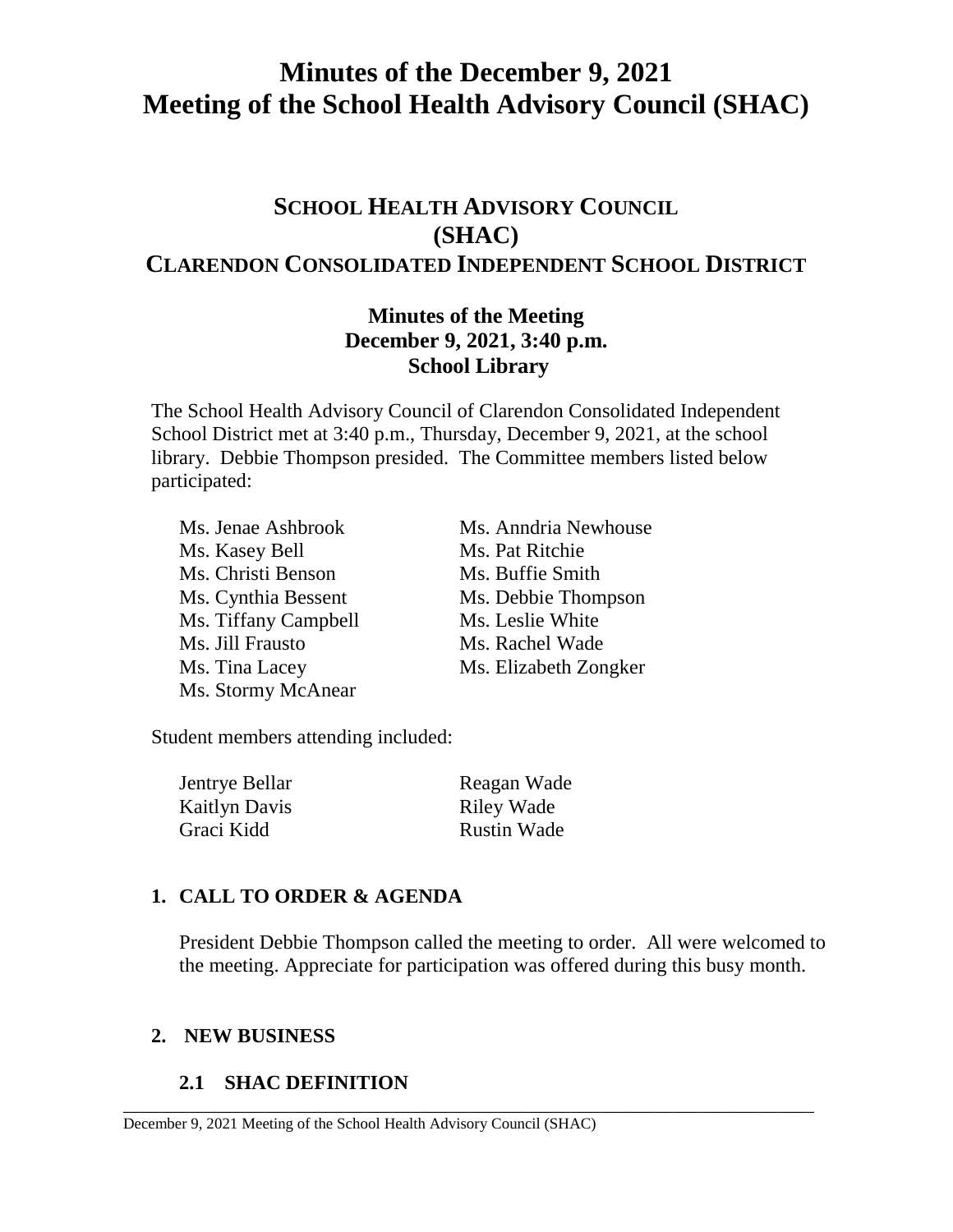# **Minutes of the December 9, 2021 Meeting of the School Health Advisory Council (SHAC)**

Debbie explained the purpose and scope of the School Health Advisory Council.

### **2.2 ELEMENTARY PLAYGROUND**

The playground equipment is in need of updating. Ways to raise money for the upgrades were discussed. A color run was an option and will be discussed in full at the next meeting.

#### **2.3 SUMMER NUTRITION PROGRAM**

Debbie called upon Sarah Emerson to report on the Summer Nutrition Program. Sarah reported the District would like to submit a request for waiver for participation. The Texas Department of Agriculture mandates public school authorities in the National School Lunch Program to operate a Summer Nutrition Program to provide meals to students in need during the summer months.

Sarah explained that the students that would utilize this program live outside the 2 mile radius of the school and they do not have access to public transportation. The burden of traveling to the school for lunch is too great for the students. They would have to cross railroad tracks and Highway 287 in many cases. Because of these limitations, our district qualifies for the wiaver.

These students will be given a number to call for information on local free lunches.

A motion was made by Debbie Thompson to approve the request of waiver. Anndria Newhouse seconded the motion and it was approved unanimously.

### **2.4 SCHOOL WELLNESS POLICY**

Sarah presented the committee members with the Triennial Assessment of the Local School Wellness Policy. The current goal being to encourage parents and students to participate in some sort of physical activity outside of school.

Future goals were discussed to encourage the faculty of Clarendon CISD to implement these habits as well. Healthy nutrition and wellness should be encouraged by all within the school.

\_\_\_\_\_\_\_\_\_\_\_\_\_\_\_\_\_\_\_\_\_\_\_\_\_\_\_\_\_\_\_\_\_\_\_\_\_\_\_\_\_\_\_\_\_\_\_\_\_\_\_\_\_\_\_\_\_\_\_\_\_\_\_\_\_\_\_\_\_\_\_\_\_\_